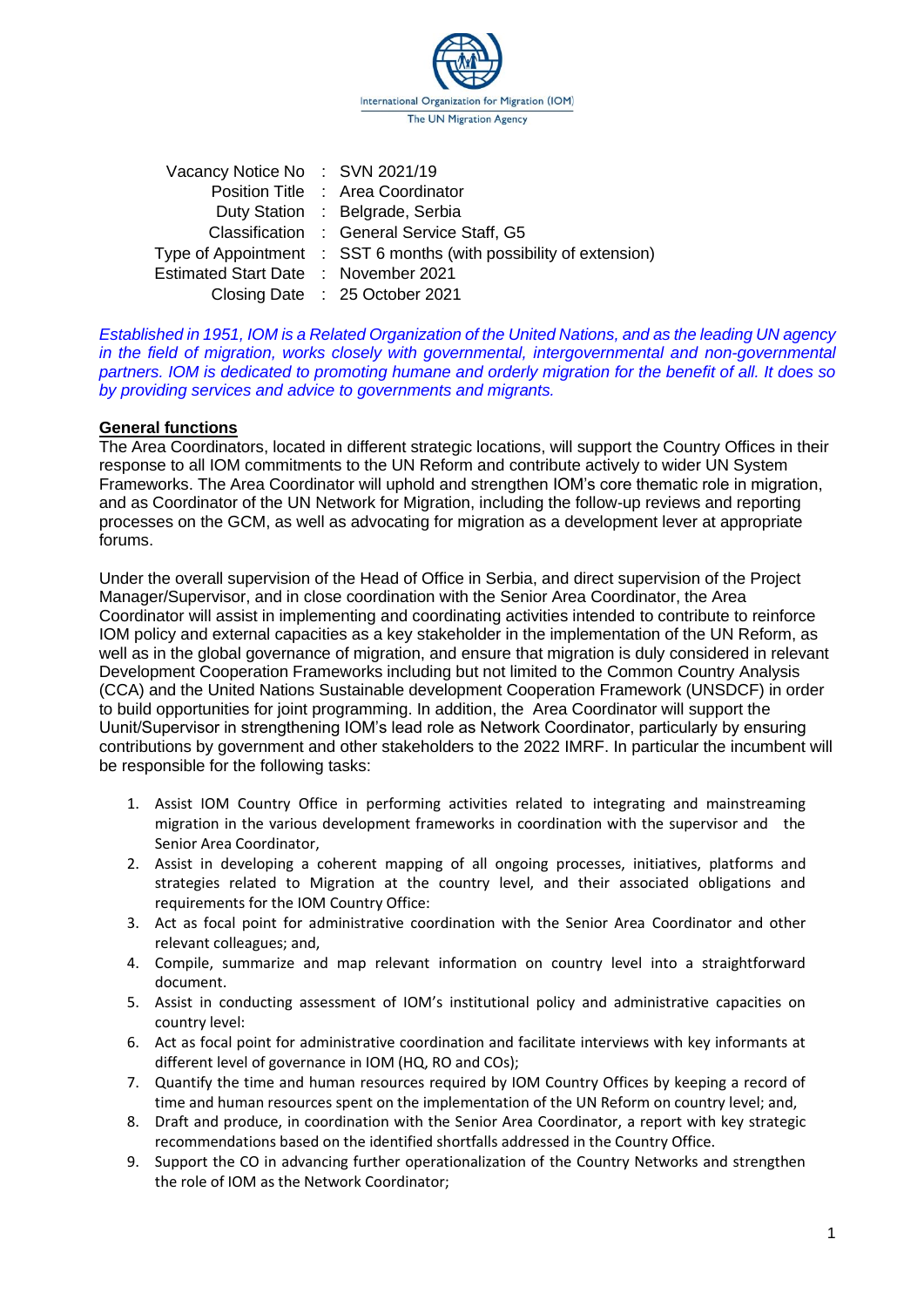- 10. Act as a focal point for UN Network related matters, brief IOM Country Office with updates UN Network Secretariat communication, and draft correspondence to support Country Offices in preparing governments and other stakeholders towards the IMRF 2022 through UN Country Networks on Migration or other similar platform;
- 11. Organize bi-monthly Country Network Meetings, in coordination with the Country Network Co-Chairs and providing regular updates on GCM related matters;
- 12. Collect information and provide support to encourage Governments to participate in the Champion Country Initiative;
- 13. Support the Country Office in soliciting government and other stakeholder participation in the relevant migration related events, also as a preparatory exercise to the IMRF 2022 (e.g. High-Level Political Forum, Global Forum on Migration and Development);
- 14. Collect information and provide support to support the development of Migration-MPTF projects, ideally with a regional scope; and,
- 15. Contribute and provide inputs on sub-regional knowledge and capacity building needs, that might result in the production of guidance, public information sheets, translated documents and/or thematic events.
- 16. Undertake additional activities relating to the mainstreaming of migration in UN Reform and in preparation of the IMRF 2022 as required.
- 17. Perform such other duties as may be assigned by the Head of Office.

# **Desirable Qualifications and Experience:**

**Education:**

- Bachelor's degree in Political Science, International Relations, Law, or a related field from an accredited academic institution, with three years of relevant professional experience; or,
- Secondary/High School Diploma with five years of relevant professional experience in above mentioned fields.

# **Experience:**

- Professional experience (up to 2 years) in migration, environment and climate change nexus (e.g. policy, research, pilot, capacity development);
- Experience or familiarity with clean energy, climate-resilient livelihoods, climate-resilient infrastructure, climate technologies or green jobs will be an advantage;
- Experience as a volunteer and/or professional experience of working with an international financial institution or regional development bank will be an advantage;
- Experience as a volunteer and/or professional experience of working with the environment and/or climate change team of another UN agency will be an advantage; and,
- Experience as a volunteer and/or experience of another culture, (i.e. studies, volunteer work, internship) will be highly regarded.

# **Languages Required**

# Fluency in Serbian and English

Working knowledge in Russian, and/or Bosnian and/or Serbo-Croatian/Croatian/Serbian is an advantage – depending on duty station

# *How to apply:*

Interested candidates to submit their applications as soon as possible by sending IOM Personal History form in English language available at [https://serbia.iom.int/vacancy,](https://serbia.iom.int/vacancy) and a motivation letter, not more than one page, via email to *iombegvacancy@iom.int* quoting this respective Vacancy notice number (SVN 2021/19) in the subject.

Only shortlisted candidates will be contacted.

# **Position is subject to availability of funding**

*Posting period:* From 12.10.2021 to 25.10.2021

The incumbent is expected to demonstrate the following values and competencies:

**Values -** all IOM staff members must abide by and demonstrate these three values:

• Inclusion and respect for diversity: respects and promotes individual and cultural differences; encourages diversity and inclusion wherever possible.